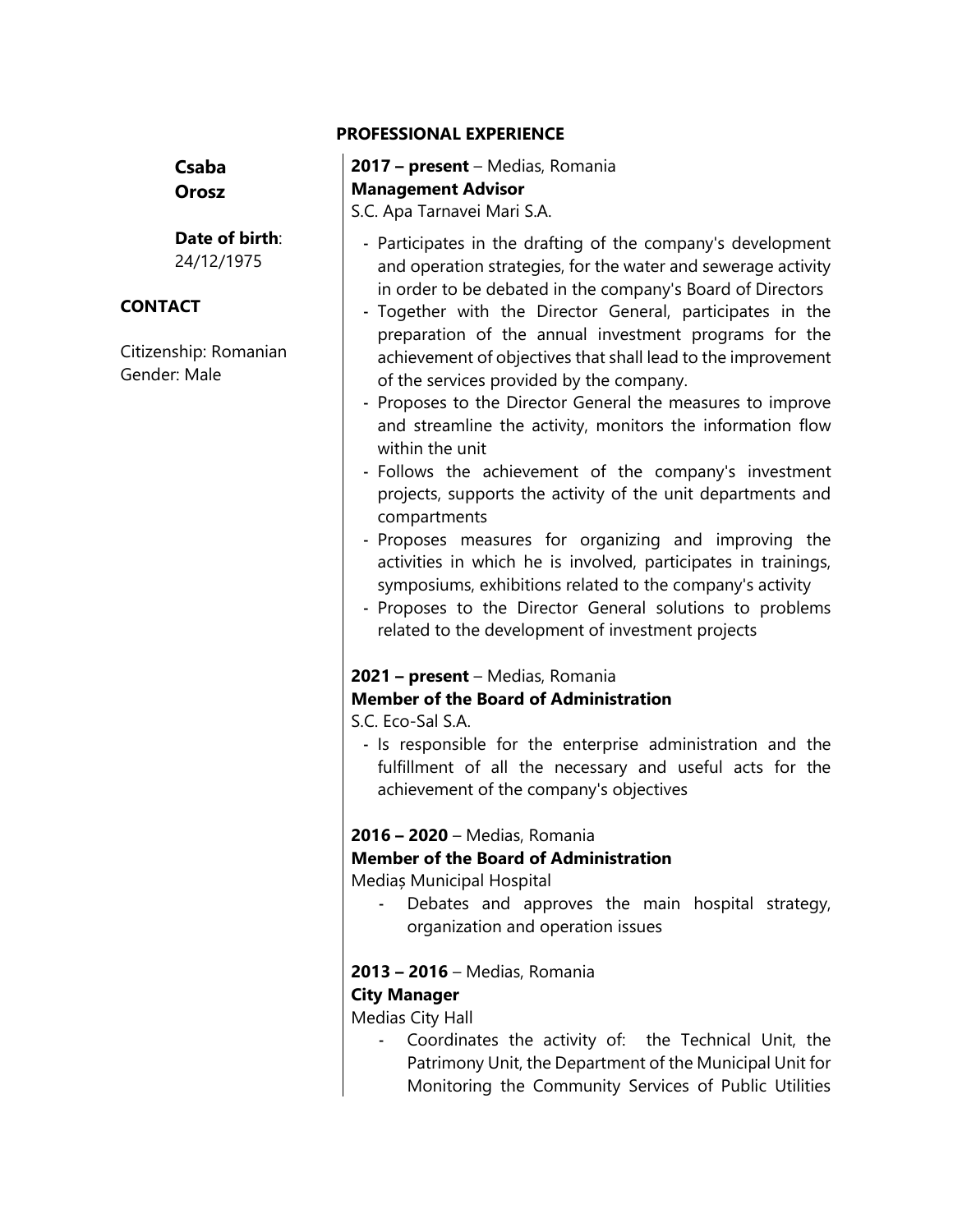and Corporate Governance within the specialized apparatus of the Mayor of the Mediaș Municipality

- Coordinates the activity of Public Service Operators in Mediaș Municipality
- Coordinates the activity of the Medias Public Domain Administration Department
- Analysis of public policies at the request of the Mayor of Mediaș
- Implements public policies, monitors and evaluates the policies, strategies and programs implementations;
- Is responsible for all the activity carried out to the Mayor of Mediaș Municipality, to whom he periodically presents reports and information as well as proposals regarding the improvement of the activity of the units he coordinates;
- Other powers relevant to the position, entrusted by the Mayor of Mediaș Municipality by administrative act

#### **2004 – 2013** – Medias, Romania **Director**

S.C. Eurotas SRL

- Approves the procedures of general importance for the organization and development of the company's main processes.
- Decides on new directions of development, establishes sales and profit plans, approves necessary budgets and corrections
- Signs the documents of employment, collaboration and termination of employment, signs the decisions of change the position / salary for the company's employees
- Signs contracts with suppliers, customers and strategic partners, approves the company's procedures of general interest
- Signs investment reports, payment statements and the company's financial reports, requests activity reports and takes the necessary measures in order to increase the efficiency of the company's activity
- Evaluates the suppliers and customers potential, establishes possible paths of collaboration and decides on strategic partnerships, develops and implements the business plans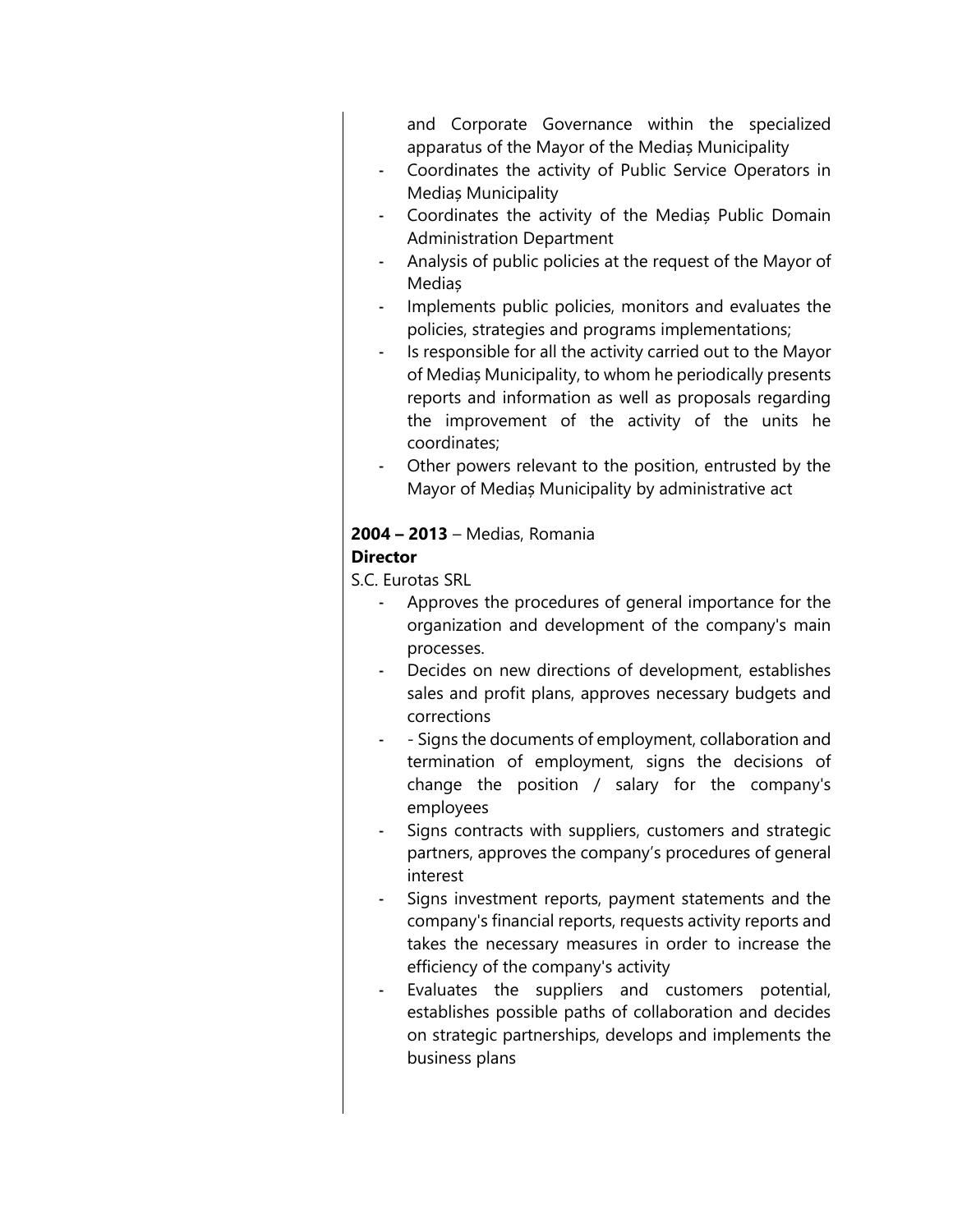# **2005 – 2012** - Medias, Romania

#### **Member of the Board of Administration**

S.C. Meditur SA

- Responsible for the administration of the company and the fulfillment of all the necessary and useful acts for the achievement of the company's objectives

#### **1997- 2004** - Medias, Romania

# **Sales Manager**

S.C. Gammis SRL

- Responsible for coordinating sales activity in accordance with the company's sales policy

## **EDUCATION AND TRAINING**

**2002 - 2007** - Sibiu, Romania **Diploma in economics - specialization in management** Lucian Blaga University- Faculty of Economics

**1990 -1994** - Medias, Romania

#### **High school diploma**

Axente Sever High school - mathematics-physics specialization

# **LANGUAGE SKILLS**

**LANGUAGE(S) MOTHER LANGUAGE(S):** Hungarian / Romanian OTHER LANGUAGE (OTHER LANGUAGES):

#### **English**

| Oral comprehension<br><b>B2</b> | ReadingB2                 | Written<br>expression<br><b>B2</b> | <b>Conversation</b><br>B <sub>2</sub> | Writing<br><b>B2</b> |
|---------------------------------|---------------------------|------------------------------------|---------------------------------------|----------------------|
| <b>German</b>                   |                           |                                    |                                       |                      |
| Oral comprehension              | Reading<br>B <sub>1</sub> | Written<br>expresion               | <b>Conversation</b><br><b>B1</b>      | Writina<br>B1        |
| B1                              |                           | B1                                 |                                       |                      |

# **DIGITAL SKILLS**

Internet browsing 7 Good use of communication programs (skype messenger email) / Microsoft Office (Excel PowerPoint Word) - intermediate level / Microsoft PowerPoint